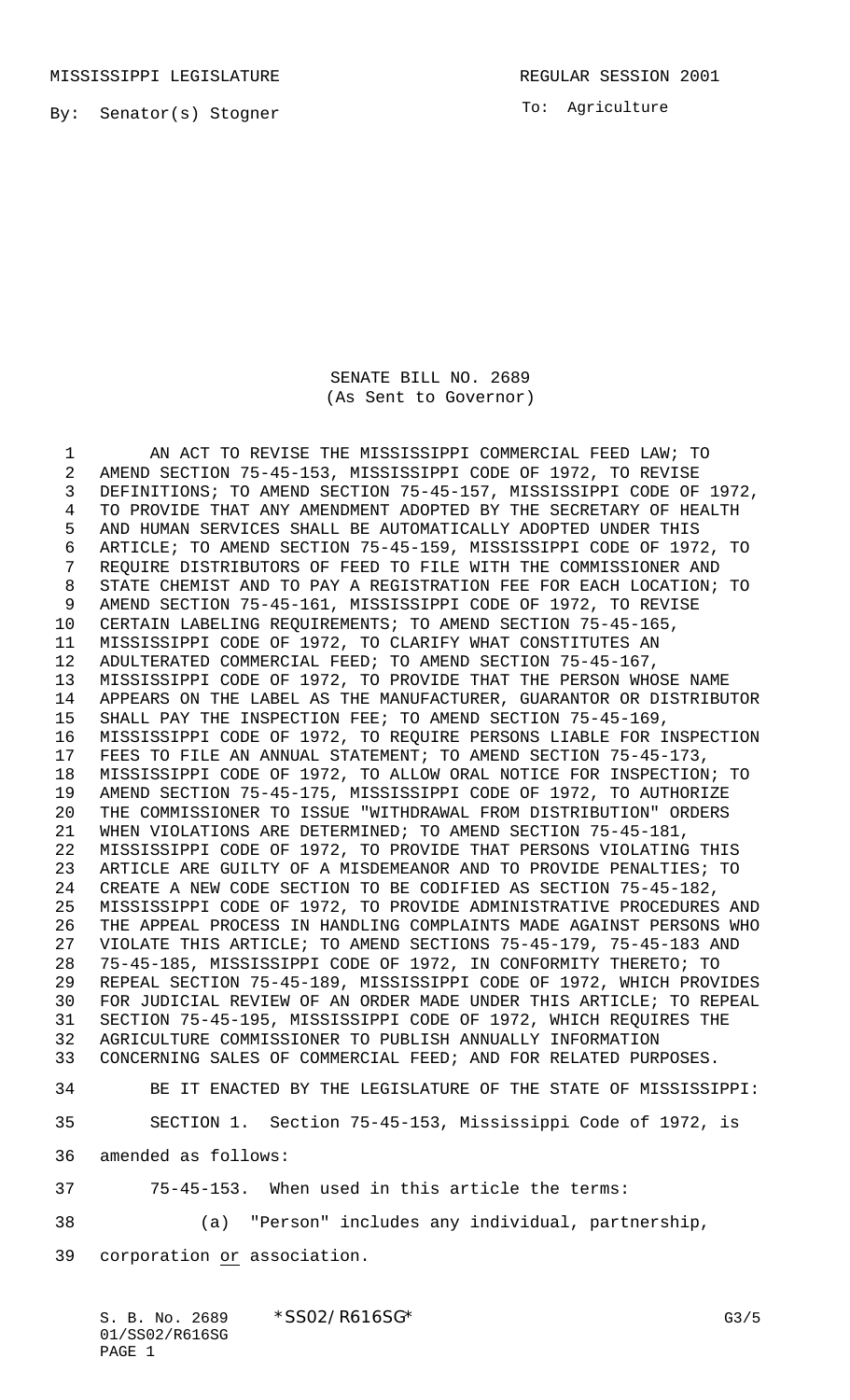(b) "Distribute" means to offer for sale, sell, exchange, give away, or barter, commercial feed or to supply, furnish, or otherwise provide commercial feed to a contract feeder.

 (c) "Distributor" means any person who distributes commercial feedstuffs as defined herein.

 (d) "Commercial feed" means all materials distributed for use as feed or for mixing in feed except unmixed seed, whole or processed, when not adulterated within the meaning of paragraph (a) of Section 75-45-165. The commissioner and State Chemist by regulation may exempt from this definition, or from specific provisions of this article, commodities such as hay, straw, stover, silage, cobs, husks, hulls, and individual chemical compounds or substances when such commodities, compounds or substances are not mixed with other materials, and are not adulterated within the meaning of paragraphs (a) through (d) of Section 75-45-165.

 (e) "Feed ingredient" means each of the constituent materials making up a commercial feed.

 (f) "Mineral feed" means a commercial feed intended to supply primarily mineral elements or inorganic nutrients.

 (g) "Drug" means any article intended for use in the diagnosis, cure, mitigation, treatment, or prevention of disease in animals other than man and articles other than feed intended to affect the structure or any function of the animal body.

 (h) "Customer-formula feed" means commercial feed which consists of a mixture of commercial feeds and/or feed ingredients, each batch of which is manufactured according to the specific instructions of the final purchaser.

 (i) "Manufacture" means to grind, mix or blend, or further process a commercial feed for distribution.

S. B. No. 2689 \*SS02/R616SG\* 01/SS02/R616SG PAGE 2 (j) "Brand name" means any word, name, symbol, or device, or any combination thereof, identifying the commercial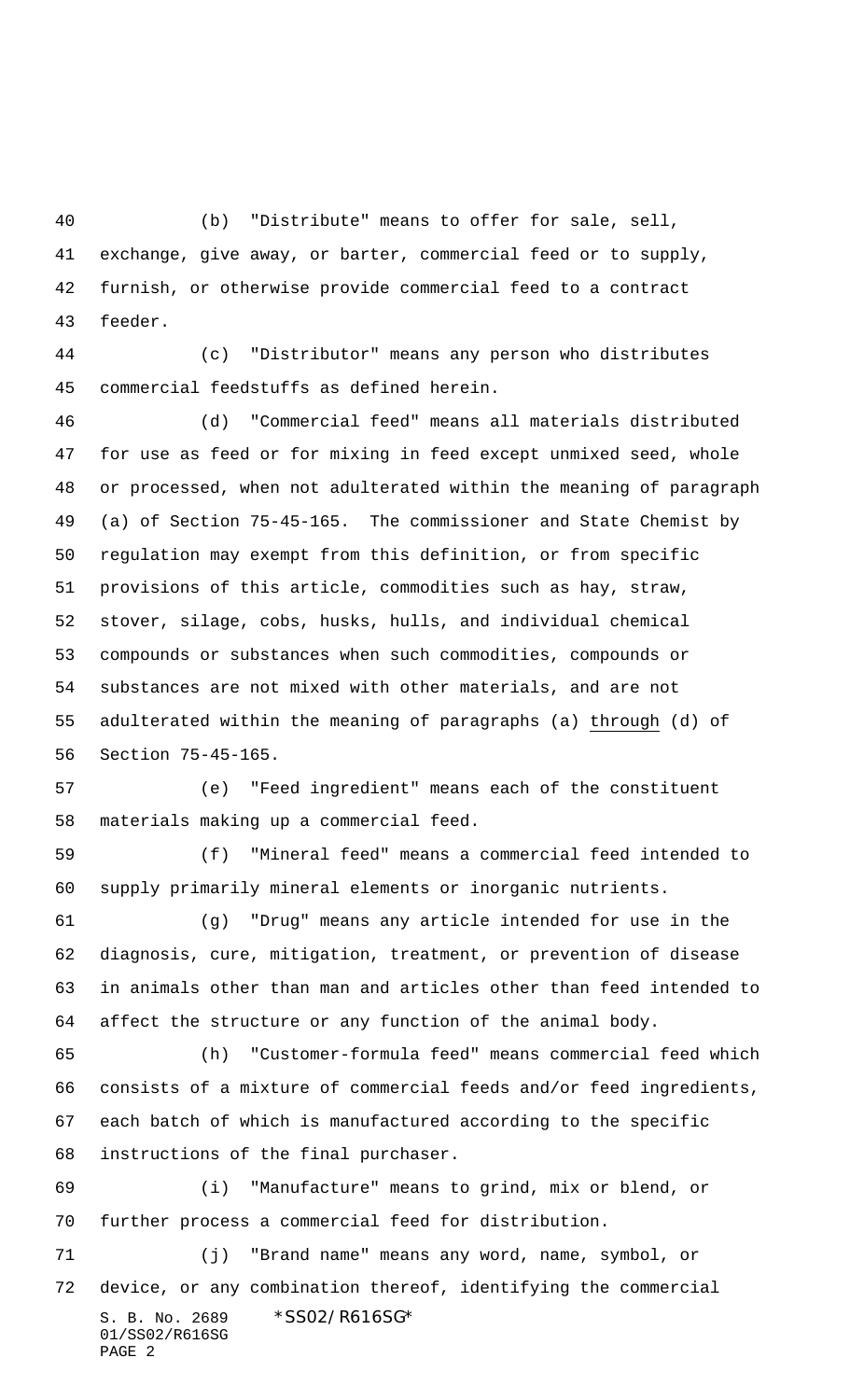feed of a distributor or registrant and distinguishing it from that of others.

 (k) "Product name" means the name of the commercial feed which identifies it as to kind, class or specific use.

 (l) "Label" means a display of written, printed, or graphic matter upon or affixed to the container in which a commercial feed is distributed, or on the invoice or delivery slip with which a commercial feed is distributed.

 (m) "Labeling" means all labels and other written, printed, or graphic matter (1) upon a commercial feed or any of its containers or wrappers (2) accompanying such commercial feed.

 (n) "Ton" means a net weight of two thousand (2,000) pounds avoirdupois.

 (o) "Percent" or "percentages" mean percentages by weights.

 (p) "Official sample" means a sample of feed taken by the commissioner or his agent in accordance with the provisions of subsections (3), (4) and (5) of Section 75-45-173.

 (q) "Contract feeder" means a person who as an independent contractor, feeds commercial feed to animals pursuant to a contract whereby such commercial feed is supplied, furnished, or otherwise provided to such person and whereby such person's remuneration is determined all or in part by feed consumption, mortality, profits, or amount or quality of product.

 (r) "Pet food" means any commercial feed prepared and distributed for consumption by pets.

 (s) "Pet" means any domesticated animal normally maintained in or near the household(s) of the owner(s) thereof.

 (t) "Specialty pet" means any domesticated animal pet normally maintained in a cage or tank, including, but not limited

to, gerbils, hamsters, canaries, psittacine, birds, mynahs,

finches, tropical fish, goldfish, snakes and turtles.

S. B. No. 2689 \*SS02/R616SG\* 01/SS02/R616SG PAGE 3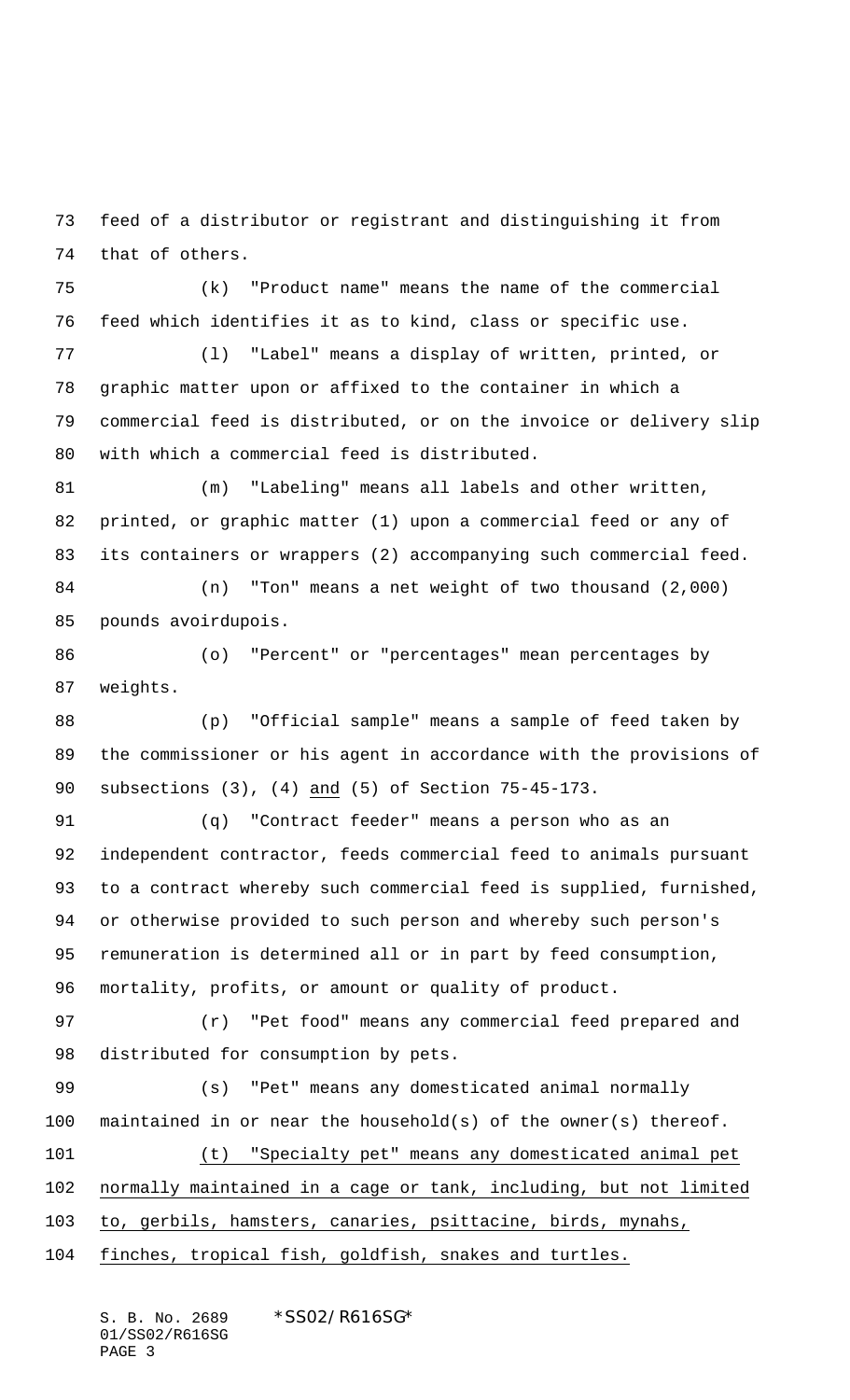(u) "Specialty pet food" means any commercial feed prepared and distributed for consumption by specialty pets. (v) "Quantity statement" means the net weight (mass), net volume (liquid or dry) or count.

 SECTION 2. Section 75-45-157, Mississippi Code of 1972, is amended as follows:

 75-45-157. (1) The commissioner and State Chemist may promulgate such rules and regulations for commercial feeds and pet foods as are specifically authorized in this article and such other reasonable rules and regulations as may be necessary for the efficient enforcement of this article. In the interest of uniformity the commissioner and State Chemist shall adopt by regulation, unless they determine that they are inconsistent with the provisions of this article or are not appropriate to conditions which exist in this state, the following:

 (a) The official definitions of feed ingredients and official feed terms adopted by the Association of American Feed Control officials and published in the official publication of that organization; and

 (b) Any regulation promulgated pursuant to the authority of the Federal Food, Drug, and Cosmetic Act (21 USCS Section 301 et seq.); provided, that the commissioner and State Chemist would have the authority under this article to promulgate such regulations.

S. B. No. 2689 \*SS02/R616SG\* 01/SS02/R616SG PAGE 4 (2) Before the issuance, amendment, or repeal of any rule or regulation authorized by this article, the commissioner and State Chemist shall publish the proposed rule or regulation, amendment, or notice to repeal an existing rule or regulation in a manner reasonably calculated to give interested parties, including all current registrants, adequate notice and they shall afford all interested persons an opportunity to present their views thereon, orally or in writing, within a reasonable period of time. After consideration of all views presented by interested persons, the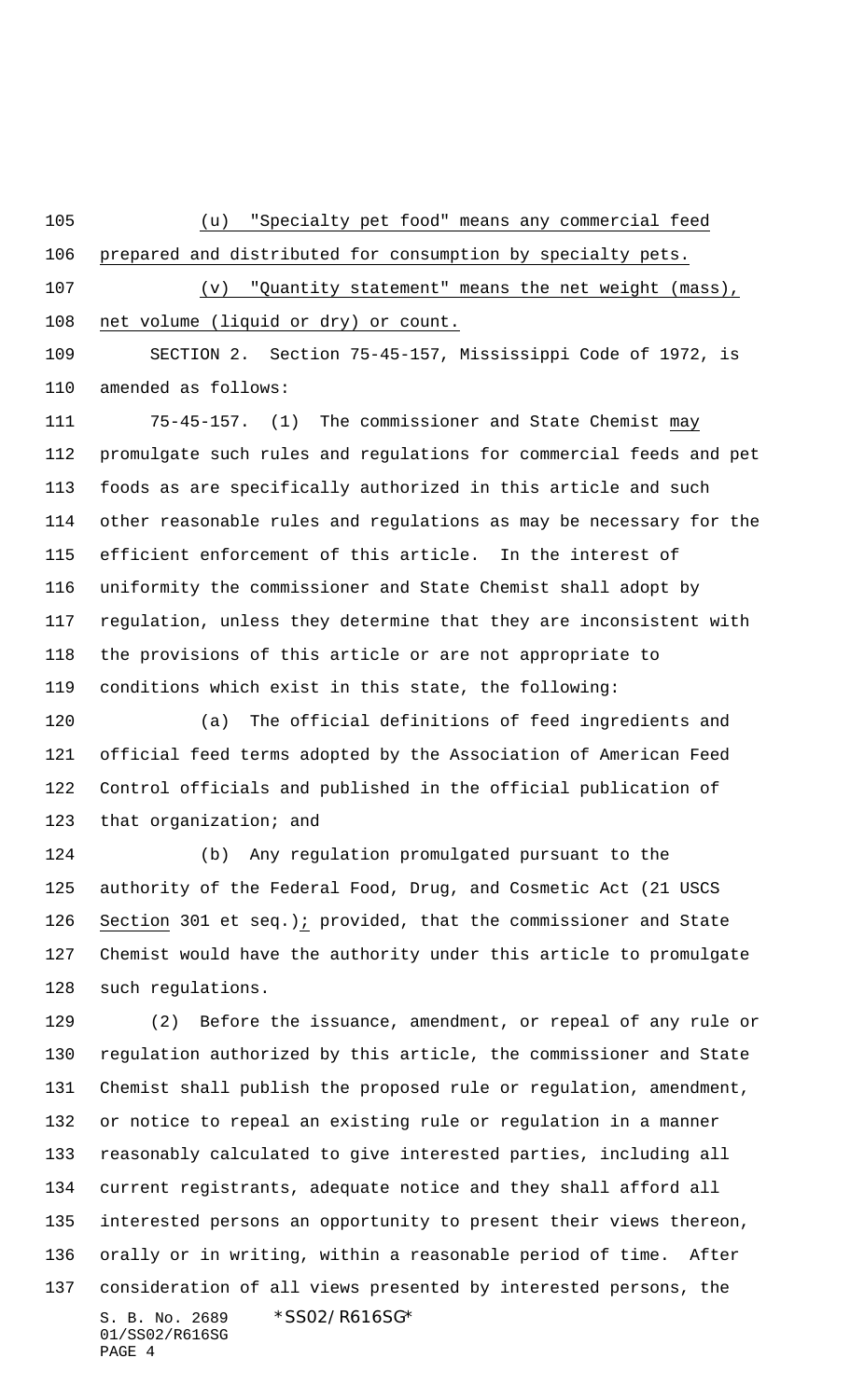commissioner and State Chemist shall take appropriate action to issue the proposed rule or regulation or to amend or repeal an existing rule or regulation. The provisions of this subsection notwithstanding, if the commissioner and State Chemist pursuant to the authority of this article, adopt the official definitions of feed ingredients or official feed terms as adopted by the Association of American Feed Control officials, or regulations promulgated pursuant to the authority of the Federal Food, Drug, and Cosmetic Act, any amendment or modification adopted by said association or by the Secretary of Health and Human Services in the case of regulations promulgated pursuant to the Federal Food, Drug, and Cosmetic Act, shall be adopted automatically under this article without regard to the publications of the notice required by this subsection, unless the commissioner and State Chemist by order specifically determine that said amendment or modification shall not be adopted.

 SECTION 3. Section 75-45-159, Mississippi Code of 1972, is amended as follows:

 75-45-159. (1) No person shall manufacture or distribute a commercial or customer-formula feed for sale in this state, unless he has filed with the commissioner and State Chemist on forms provided by the commissioner, his name, place of business and location of each manufacturing facility, has paid his registration fee of One Hundred Dollars (\$100.00) for each location and has been issued his facility registration permit by the department. (2) The registration and fee is due on or before January 1 of each year. A late fee of Fifty Dollars (\$50.00) shall be

165 charged for any facility registration that is more than thirty (30) days late. The funds **\* \* \*** shall be deposited monthly in the State Treasury. **\* \* \*** A registration shall continue in effect unless it is cancelled by the commissioner and State Chemist pursuant to subsection (3) of this section.

S. B. No. 2689 \*SS02/R616SG\* 01/SS02/R616SG PAGE 5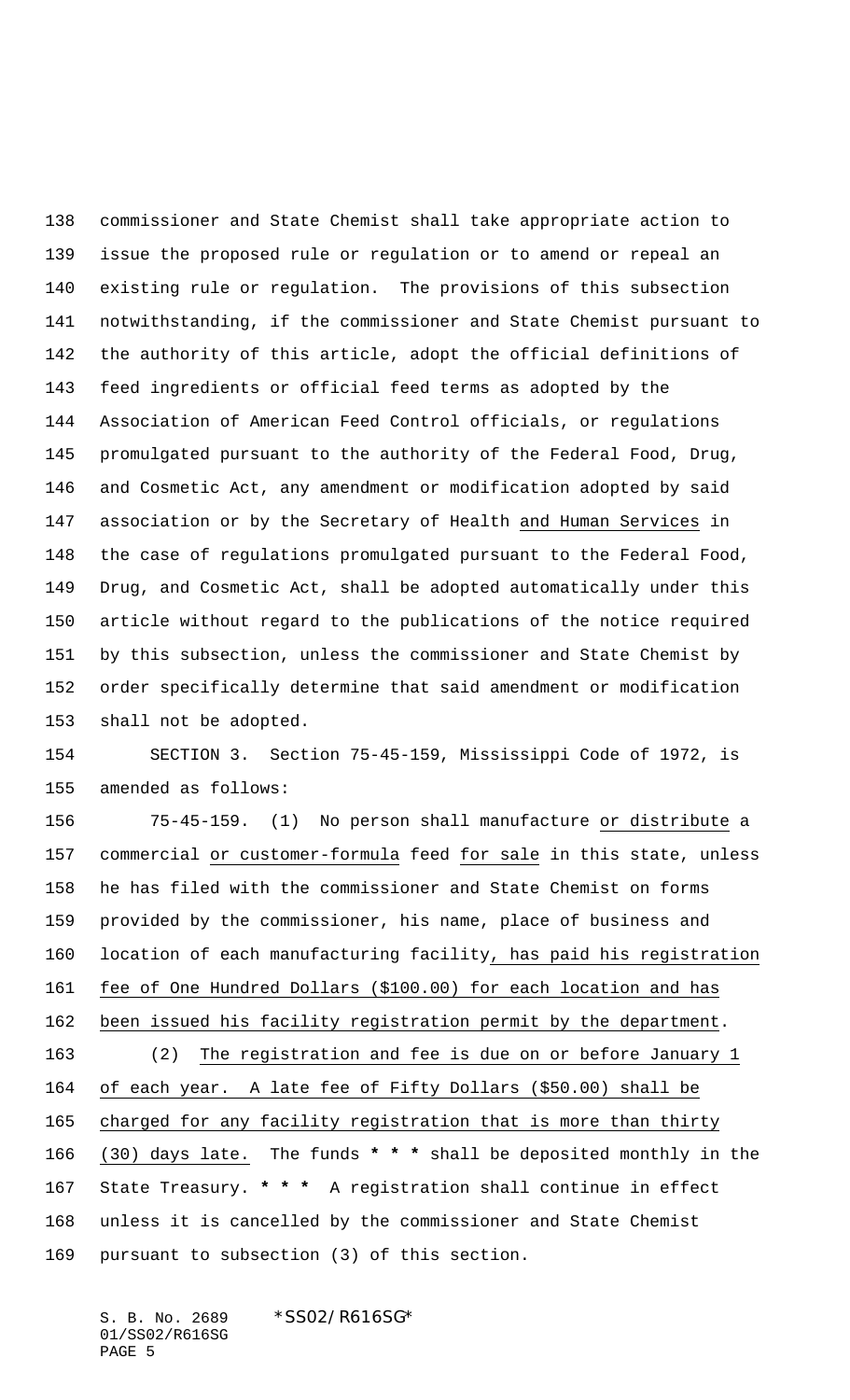(3) The commissioner and the State Chemist may refuse registration of any feed manufacturing facility not in compliance with **\* \* \*** of this article and to cancel any registration subsequently found not to be in compliance with any provision of this article. No registration shall be refused, cancelled or suspended unless the registrant shall have been given an opportunity to be heard before the commissioner and State Chemist and to amend his application in order to comply with the requirements of this article.

 SECTION 4. Section 75-45-161, Mississippi Code of 1972, is amended as follows:

 75-45-161. A commercial feed shall be labeled as follows: (1) In case of a commercial feed, except a customer-formula feed, it shall be accompanied by a label bearing the following information:

185 (a) The quantity statement.

 (b) The product name and the brand name, if any, under which the commercial feed is distributed.

 (c) The guaranteed analysis, stated in such terms which the commissioner and State Chemist by regulation determine are required to advise the user of the composition of the feed or to support claims made in the labeling. In all cases the substances or elements must be determinable by laboratory methods such as the methods published by the AOAC International.

 (d) The common or usual name of each ingredient used in the manufacture of the commercial feed; the commissioner and State Chemist by regulation may permit the use of a collective term for a group of ingredients which perform a similar function, or they may exempt such commercial feeds, or any group thereof, from this requirement of an ingredient statement if they find that such statement is not required in the interest of consumers.

S. B. No. 2689 \*SS02/R616SG\* 01/SS02/R616SG PAGE 6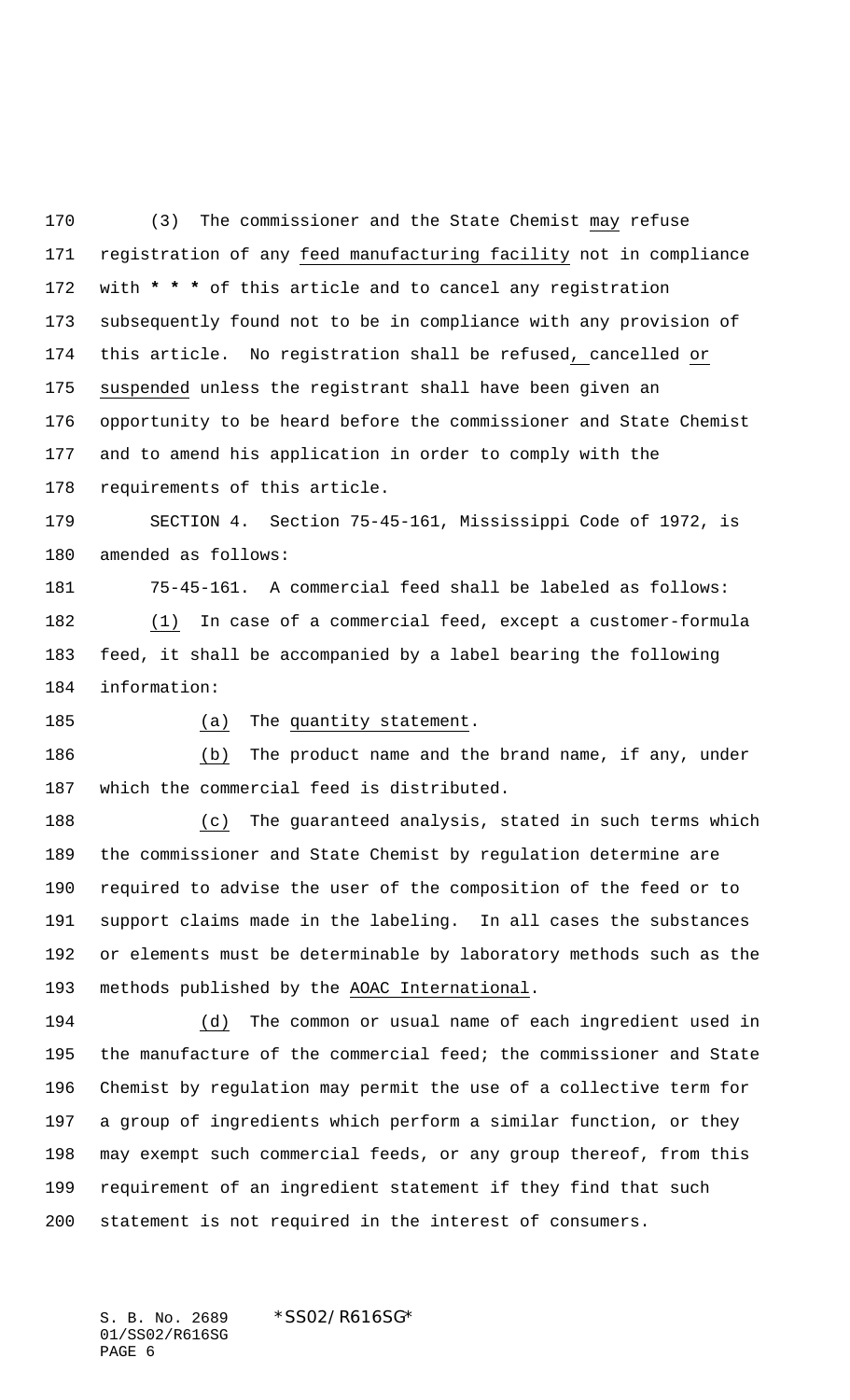(e) The name and principal mailing address of the manufacturer or the person responsible for distributing the commercial feed.

 (f) Adequate directions for use of all commercial feeds containing drugs and for such other feeds as the commissioner and State Chemist may require by regulation as necessary for their safe and effective use.

 (g) Such precautionary statements as the commissioner and State Chemist by regulation determine are necessary for the safe and effective use of the commercial feed.

 (2) In the case of a customer-formula feed, it shall be accompanied by a label, invoice, delivery slip, or other shipping document, bearing the following information:

(a) Name and address of the manufacturer.

(b) Name and address of the purchaser.

(c) Date of delivery.

 (d) The product name and brand name, if any, and the net weight of each registered commercial feed used in the mixture, and the net weight of each other ingredient used.

 (e) Adequate directions for use for all customer-formula feeds containing drugs and for such other feeds as the commissioner and State Chemist may require by regulation as necessary for their safe and effective use of the customer-formula feed.

 SECTION 5. Section 75-45-165, Mississippi Code of 1972, is amended as follows:

 75-45-165. A commercial feed shall be deemed to be adulterated:

 (a) If it bears or contains any poisonous or deleterious substance which may render it injurious to health; however, in case the substance is not an added substance, such commercial feed shall not be considered adulterated under this

S. B. No. 2689 \*SS02/R616SG\* 01/SS02/R616SG PAGE 7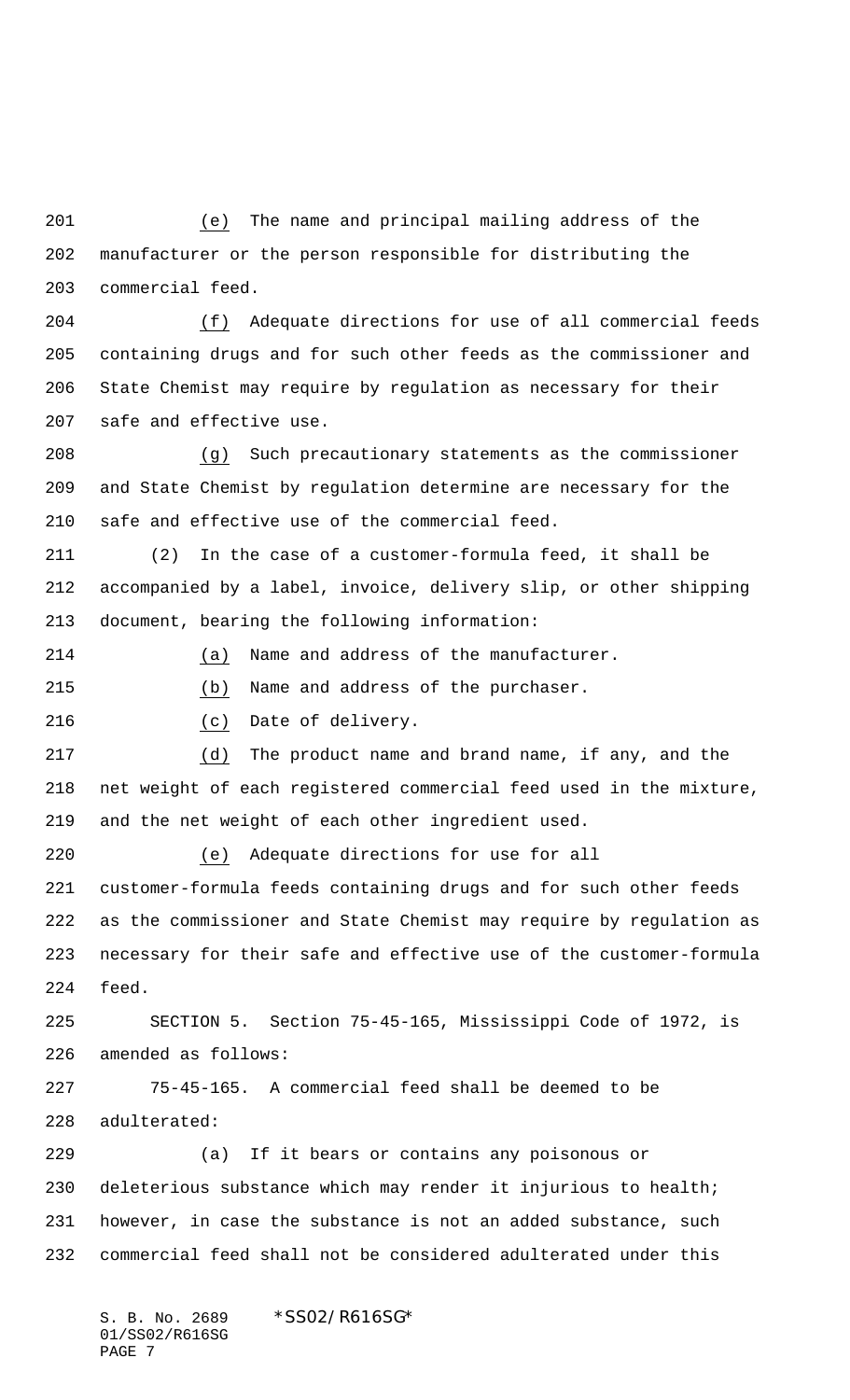subsection if the quantity of such substance in such commercial feed does not ordinarily render it injurious to health;

 (b) If it bears or contains any added poisonous, added deleterious, or added nonnutritive substance which is unsafe within the meaning of Section 406 of the Federal Food, Drug, and Cosmetic Act, other than one which is **\* \* \*** a pesticide chemical in or on a raw agricultural commodity, or **\* \* \*** a food additive;

 (c) If it is, or it bears or contains any food additive which is unsafe within the meaning of Section 409 of the Federal Food, Drug, and Cosmetic Act; or

 (d) If it is a raw agricultural commodity and it bears or contains a pesticide chemical which is unsafe within the meaning of Section 408(a) of the Federal Food, Drug, and Cosmetic Act. However, where a pesticide chemical has been used in or on a raw agricultural commodity in conformity with an exemption granted or a tolerance prescribed under Section 408 of the Federal Food, Drug, and Cosmetic Act and such raw agricultural commodity has been subjected to processing such as canning, cooking, freezing, dehydrating, or milling, the residue of such pesticide chemical remaining in or on such processed feed shall not be deemed unsafe if such residue in or on the raw agricultural commodity has been removed to the extent possible in good manufacturing practice. In such case the concentration of such residue in the processed feed shall not exceed the tolerance prescribed for the raw agricultural commodity. Feeding of such processed feed shall not result, or be likely to result, in a pesticide residue, unsafe within the meaning of Section 408(a) of the Federal Food, Drug, and Cosmetic Act, in the edible product of the animal.

 (e) If it is, or it bears or contains, any color additive which is unsafe within the meaning of Section 706 of the Federal Food, Drug and Cosmetic Act.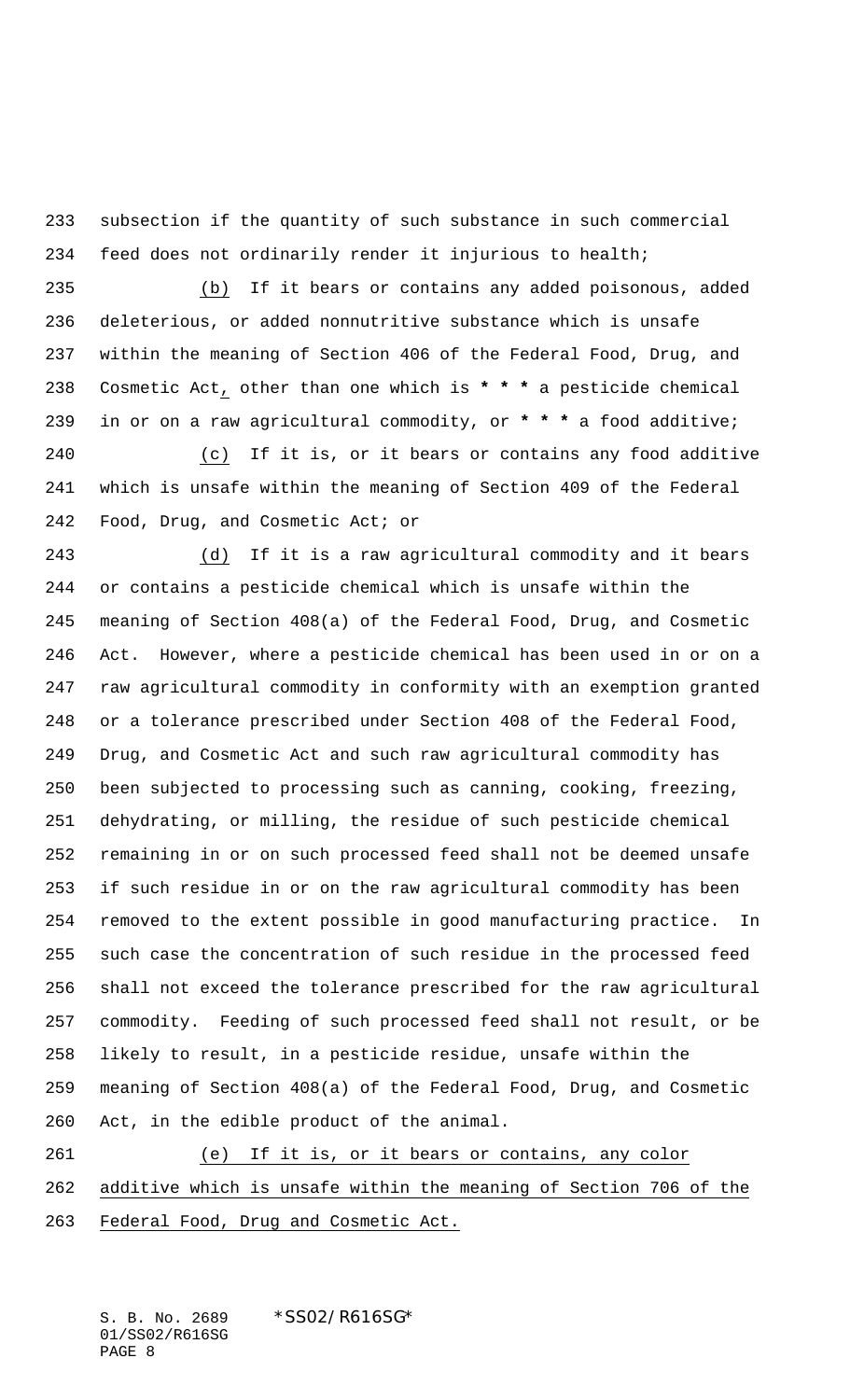| 264 | (f)<br>If it is, or it bears or contains, any new animal            |
|-----|---------------------------------------------------------------------|
| 265 | drug which is unsafe within the meaning of Section 512 of the       |
| 266 | Federal Food, Drug and Cosmetic Act.                                |
| 267 | If it consist in whole or in part of any filthy,<br>(g)             |
| 268 | putrid or decomposed substance, or it is otherwise unfit for feed;  |
| 269 | (h) If it has been prepared, packed or held under                   |
| 270 | unsanitary conditions whereby it may have become contaminated with  |
| 271 | filth or whereby it may have been rendered injurious to health;     |
| 272 | (i) It is, in whole or in part, the product of a                    |
| 273 | diseased animal or of an animal which has died otherwise than by    |
| 274 | slaughter which is unsafe within the meaning of Section $402(a)(1)$ |
| 275 | or (2) of the Federal Food, Drug and Cosmetic Act;                  |
| 276 | (j) If its container is composed, in whole or in part,              |
| 277 | of any poisonous or deleterious substance which may render the      |
| 278 | contents injurious to health; or                                    |
| 279 | (k) If it has been intentionally subjected to                       |
| 280 | radiation, unless the use of the radiation was in conformity with   |
| 281 | the regulation or exemption in effect pursuant to Section 409 of    |
| 282 | the Federal Food, Drug and Cosmetic Act.                            |
| 283 | If any valuable constituent has been in whole or in<br>(1)          |
| 284 | part omitted or abstracted therefrom or any less valuable           |
| 285 | substance substituted therefor.                                     |
| 286 | If its composition or quality falls below or<br>(m)                 |
| 287 | differs from that which it is purported or is represented to        |
| 288 | possess by its labeling. For the purposes of adjudging              |
| 289 | adulteration under this paragraph, the commissioner shall be        |
| 290 | guided by "permitted analytical variations" from the guaranteed     |
| 291 | value for each feed component or analytically measurable index of   |
| 292 | the feed quality. Such permitted analytical variations from         |
| 293 | guaranteed values shall be set forth by regulation by the           |
| 294 | commissioner and State Chemist.                                     |
| 295 | If it contains a drug and the methods used in or<br>(n)             |
| 296 | the facilities or controls used for its manufacture, processing,    |
|     | *SS02/R616SG*<br>S. B. No. 2689<br>01/SS02/R616SG<br>PAGE 9         |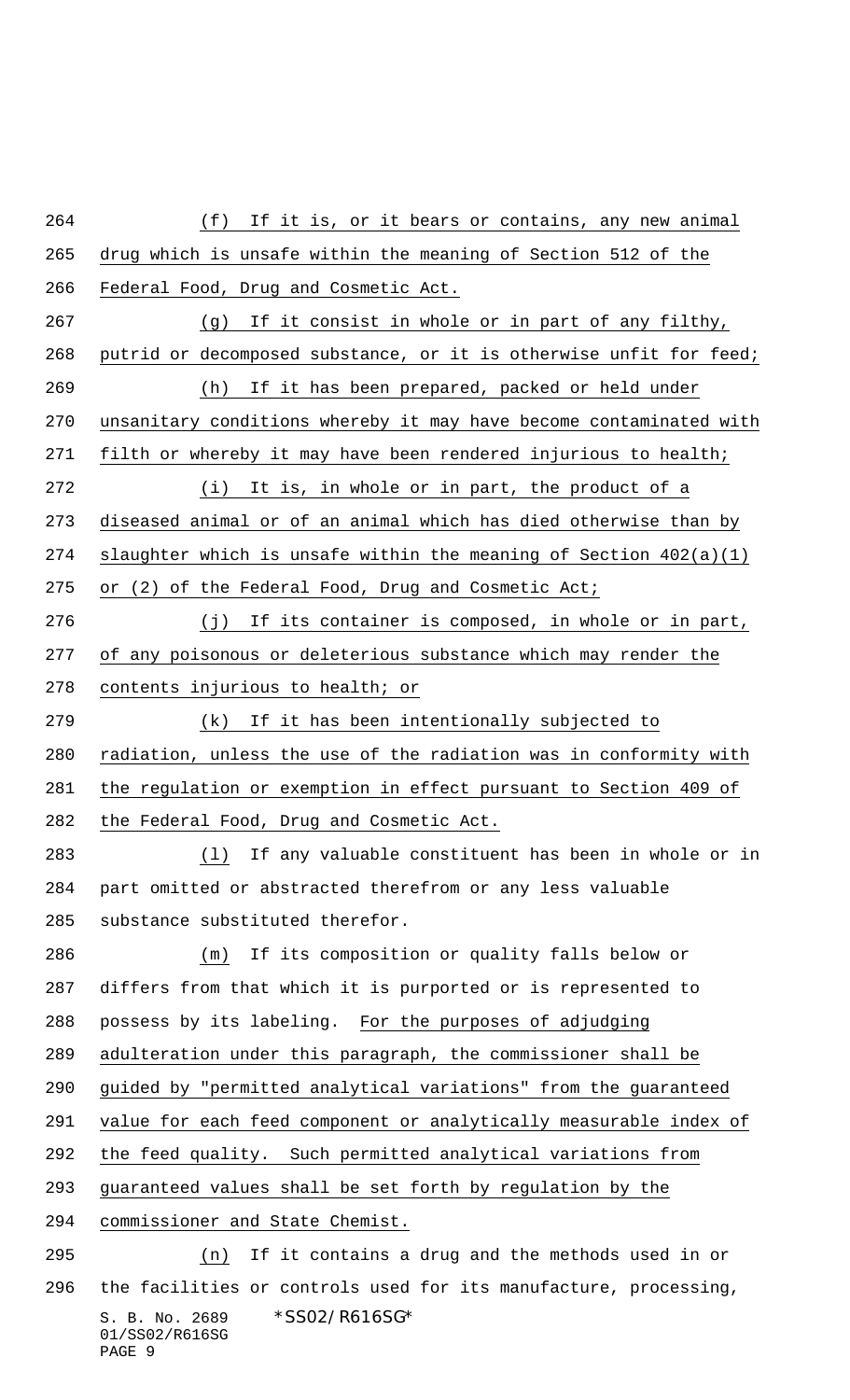or packaging do not conform to current good manufacturing practice regulations promulgated by the commissioner and State Chemist to assure that the drug meets the requirement of this article as to safety and has the identity and strength and meets the quality and purity characteristics which it purports or is represented to possess. In promulgating such regulations, the commissioner and State Chemist shall adopt the current good manufacturing practice regulations for Type A medicated articles and Type B and Type C medicated feed **\* \* \*** established under authority of the Federal Food, Drug, and Cosmetic Act, unless they determine that they are not appropriate to the conditions which exist in this state.

 (o) If it contains viable weed seeds in amounts exceeding the limits which the commissioner and State Chemist shall establish by rule or regulation.

 SECTION 6. Section 75-45-167, Mississippi Code of 1972, is amended as follows:

 75-45-167. (1) An inspection fee at the rate of Twenty-five Cents (25¢) per ton shall be paid on commercial feeds distributed in this state by the person whose name appears on the label as the manufacturer, guarantor or distributor, subject to the following:

 (a) No fee shall be paid on a commercial feed if the payment has been made by a previous distributor.

 (b) No fee shall be paid on customer-formula feeds if the inspection fee is paid on the commercial feeds which are used as ingredients therein.

 (c) No fee shall be paid on commercial feeds which are used as ingredients for the manufacture of commercial feeds **\* \* \***. If the fee has already been paid, credit shall be given for such payment.

 (2) In the case of a commercial feed which is distributed in the state only in packages of ten (10) pounds or less, an annual fee of Twenty-five Dollars (\$25.00) per brand shall be paid on or

S. B. No. 2689 \* SS02/R616SG\* 01/SS02/R616SG PAGE 10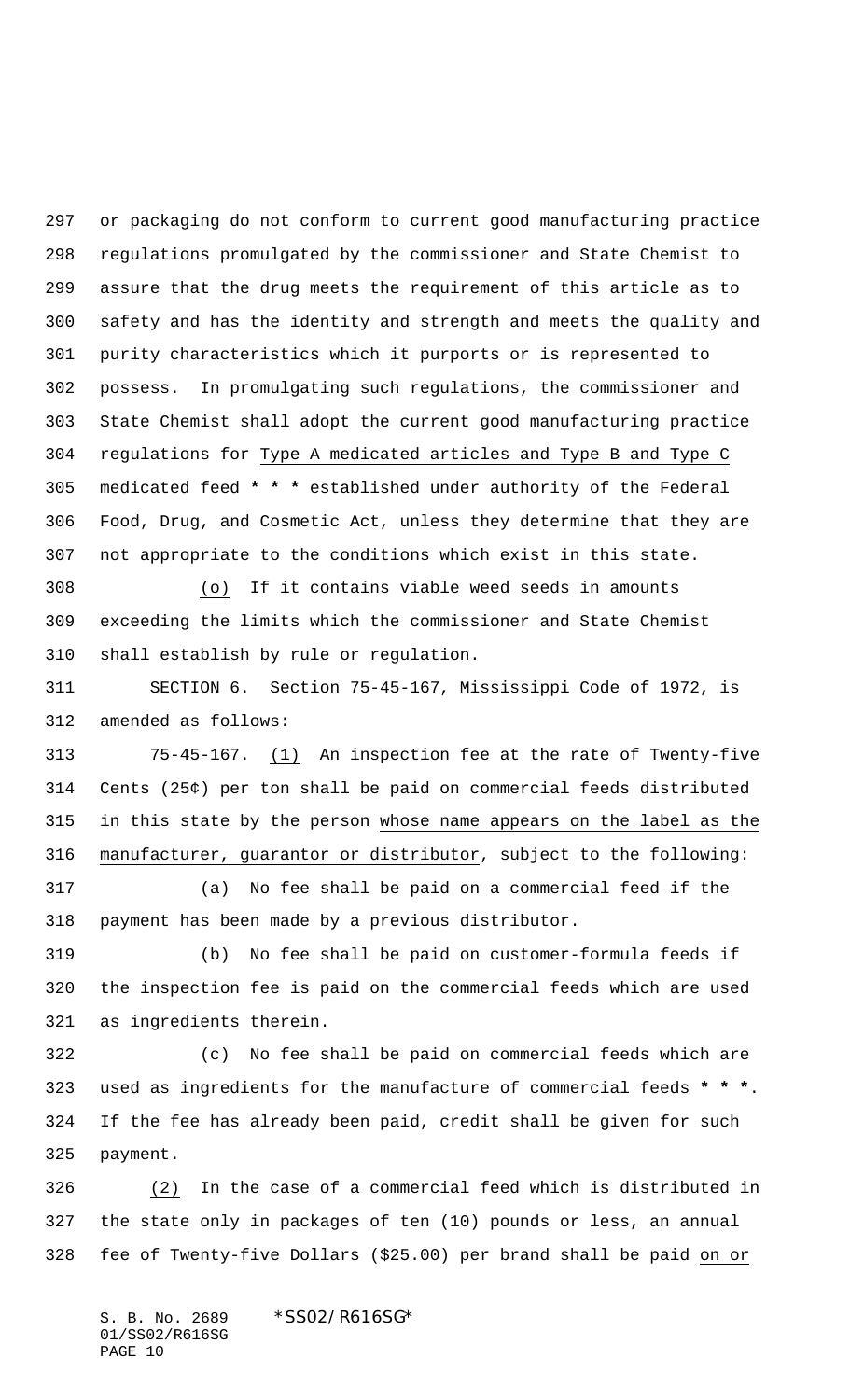before January 1 of each year in lieu of the inspection fee specified in subsection (1).

 (3) The minimum inspection fee shall be Twenty Dollars (\$20.00) annually.

 (4) Any feed manufactured in the state which is used by a distributor or his contract feeders to feed his own livestock, poultry, or fish, or feed which is distributed in tonnage bulk to any commercial grower of an aquatic species, including, but not limited to, catfish, shall be exempt from the inspection fee on both purchased ingredients and finished feed. To qualify for the above exemption, a permit must be obtained from the commissioner annually and the permit used to obtain exemption on feed ingredients. Any services the Mississippi State Chemical Laboratory or the Mississippi Department of Agriculture and Commerce provide for permit holders will be paid for according to mutually agreeable prices between both parties.

 SECTION 7. Section 75-45-169, Mississippi Code of 1972, is amended as follows:

 75-45-169. Each person who is liable for the payment of an inspection fee shall:

 (a) File, not later than the last day of January **\* \* \*** of each year, an annual statement, setting forth the number of net tons of commercial feeds distributed in this state during the preceding calendar year, and upon filing such statement shall pay the inspection fee at the rate stated in Section 75-45-167. Inspection fees which are due and owing and have not been remitted to the Department of Agriculture and Commerce within fifteen (15) days following the due date shall have a penalty fee of ten percent (10%) (minimum Ten Dollars (\$10.00)) added to the amount due when payment is finally made. The assessment of this penalty fee shall not prevent the department from taking other actions as provided in this article.

S. B. No. 2689 \*SS02/R616SG\* 01/SS02/R616SG PAGE 11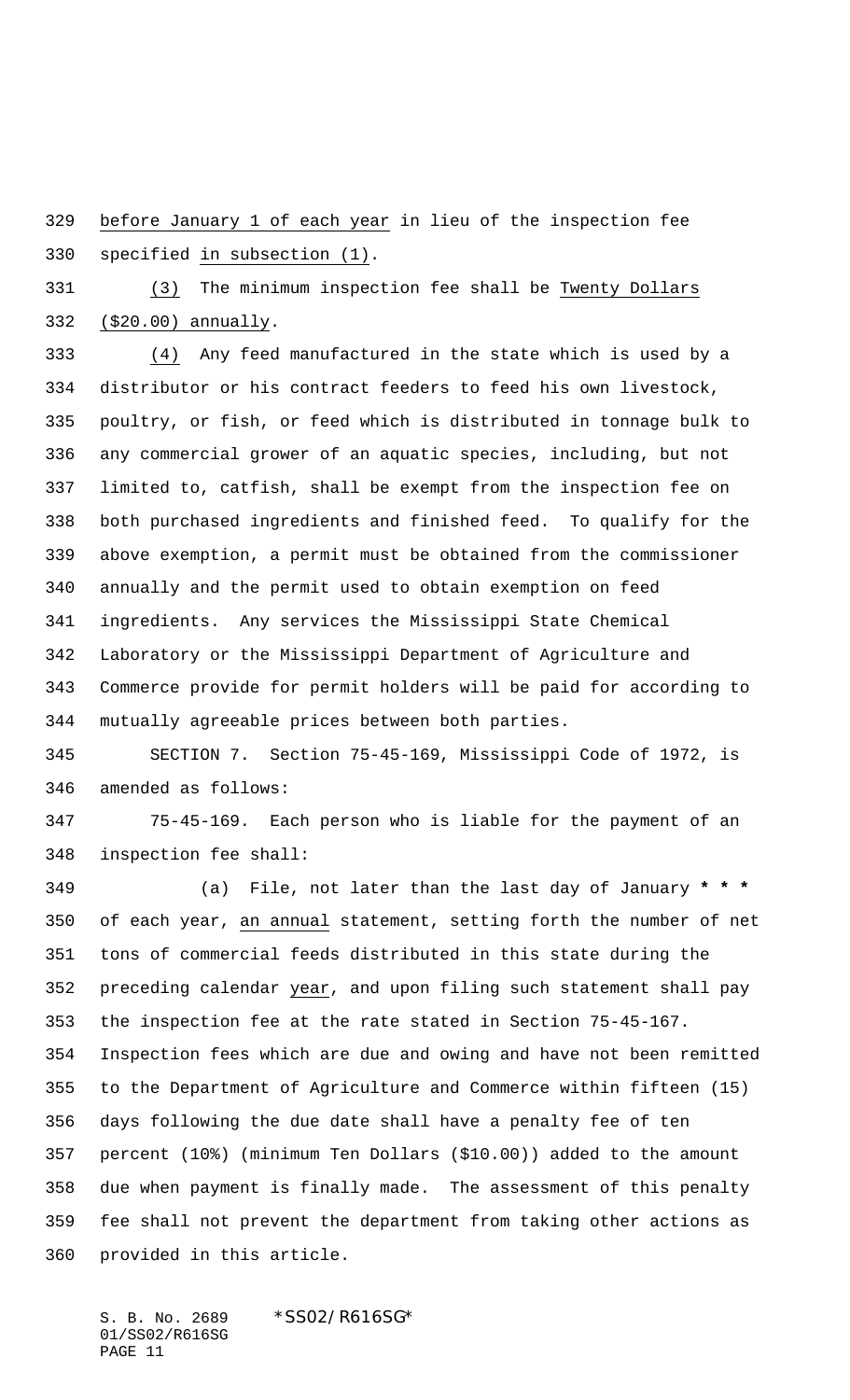(b) Keep such records as may be necessary or required by the commissioner to indicate accurately the tonnage of commercial feed distributed in this state; the commissioner shall have the right to examine such records to verify statements of tonnage. Failure to make an accurate statement of tonnage or to pay the inspection fee or comply as provided herein shall 367 constitute sufficient cause for the cancellation of the facilities' permit to sell commercial fees in Mississippi.

 SECTION 8. Section 75-45-173, Mississippi Code of 1972, is amended as follows:

 75-45-173. (1) For the purpose of enforcement of this article, and in order to determine whether its provisions have been complied with, including whether or not any operations may be subject to such provisions, officers or employees duly designated by the commissioner, upon presenting appropriate credentials, and a written or oral notice to the owner, operator, or agent in charge, are authorized: (a) to enter, during normal business hours, any factory, warehouse, or establishment within the state in which commercial feeds are manufactured, processed, packed or held for distribution, or to enter any vehicle being used to transport or hold such feeds; and (b) to inspect during normal business hours and within reasonable limits and in a reasonable manner, such factory, warehouse, establishment or vehicle and all pertinent equipment, finished and unfinished materials, containers, and labeling thereon. The inspection may include the verification of only such records, and production and control procedures as may be necessary to determine compliance with the good manufacturing practice regulations established under paragraph (d) of Section 75-45-165.

S. B. No. 2689 \*SS02/R616SG\* 01/SS02/R616SG PAGE 12 (2) A separate notice shall be given for each such inspection, but a notice shall not be required for each entry made during the period covered by the inspection. Each such inspection shall be commenced and completed with reasonable promptness. Upon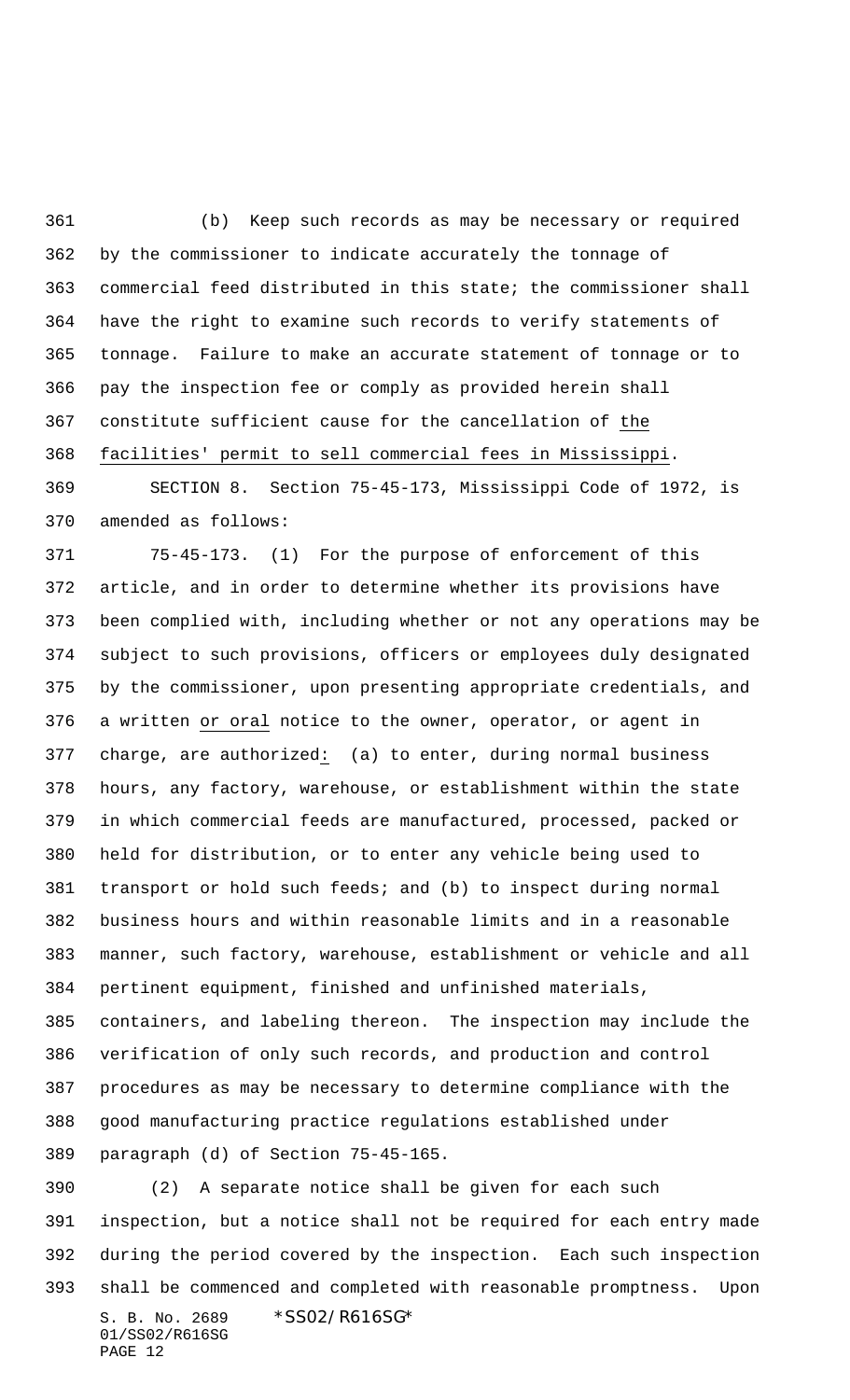completion of the inspection, the person in charge of the facility or vehicle shall be so notified.

 (3) If the officer or employee making such inspection of a factory, warehouse, vehicle or other establishment has obtained a sample in the course of the inspection, upon completion of the inspection and prior to leaving the premises or vehicle he, upon request, shall give to the owner, operator, or agent in charge, a receipt describing the samples obtained.

 (4) If the owner of any factory, warehouse, vehicle or establishment described in subsection (1), or his agent, refuses to admit the commissioner or his agent to inspect in accordance with subsections (1) and (2), the commissioner is authorized to obtain from any state court a warrant directing such owner or his agent to submit the premises described in such warrant to inspection.

 (5) For the purpose of the enforcement of this article, the commissioner or his duly designated agent is authorized to enter upon any public or private premises including any vehicle of transport during regular business hours to have access to, and to obtain samples, and to examine records relating to distribution of commercial feeds.

 (6) Sampling and analysis shall be conducted in accordance with methods published by the AOAC International, or in accordance with other generally recognized methods.

 (7) The results of all analyses of official samples shall be forwarded by the State Chemist to the person named on the label and to the purchaser. When the inspection and analysis of an official sample indicates a commercial feed has been adulterated or misbranded and upon request within thirty (30) days following receipt of the analysis the State Chemist shall furnish to the registrant a portion of the sample concerned.

S. B. No. 2689 \*SS02/R616SG\* 01/SS02/R616SG (8) The commissioner and State Chemist, in determining for administrative purposes whether a commercial feed is deficient in

PAGE 13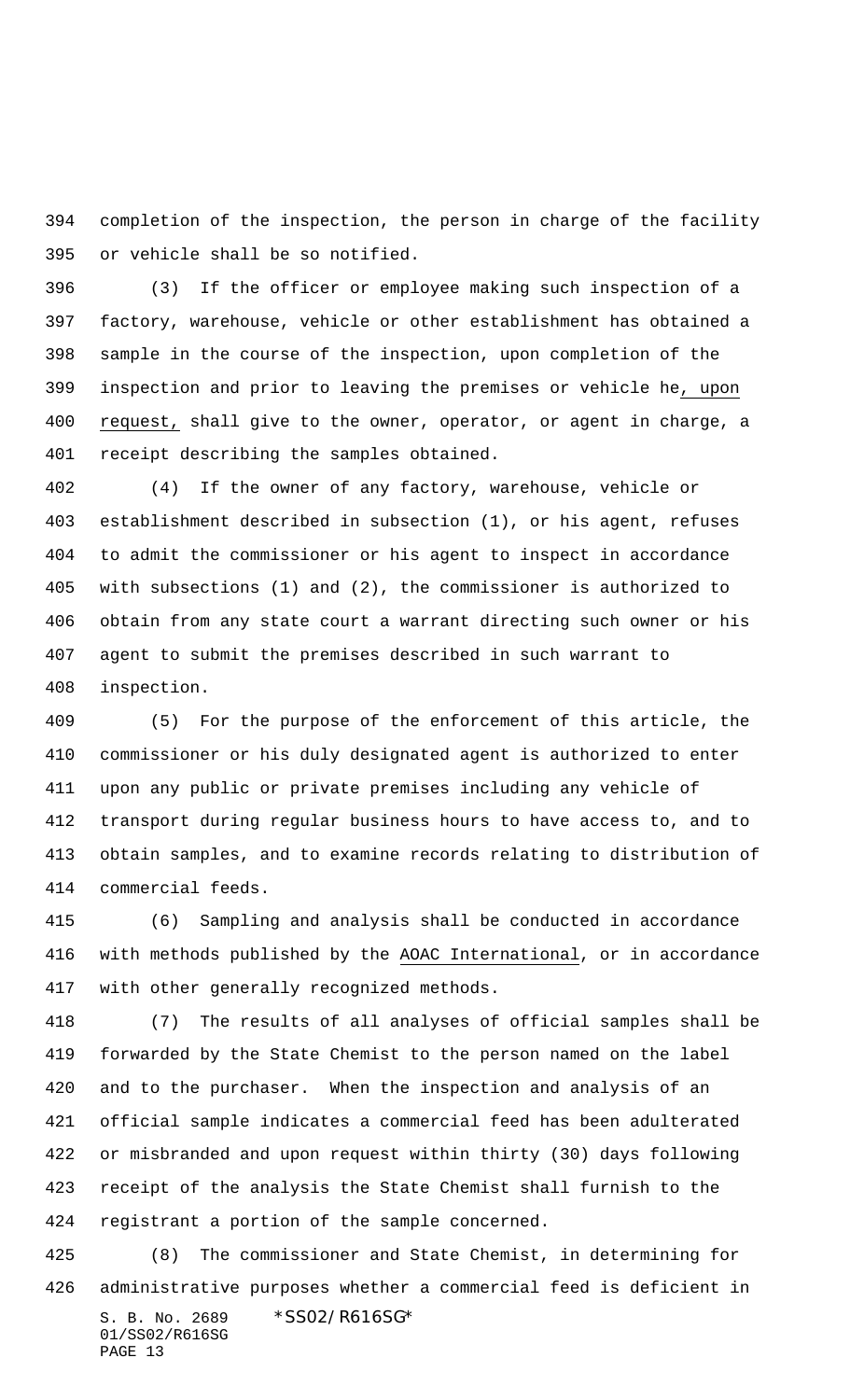any component, shall be guided by the official sample as defined in paragraph (p) of Section 75-45-153 and obtained and analyzed as provided for in subsections (3), (5), and (6) of this section. SECTION 9. Section 75-45-175, Mississippi Code of 1972, is

amended as follows:

 75-45-175. When the commissioner or his authorized agent has reasonable cause to believe any lot of commercial feed is being distributed in violation of any of the provisions of this article or of any of the prescribed regulations under this article, he may, according to his judgment of the gravity of the offense and regulations promulgated by the commissioner and State Chemist **\* \* \*** issue and enforce a written or printed "withdrawal from distribution" order, warning the distributor not to dispose of the lot of commercial feed in any manner until written permission is given by the commissioner or the court. The commissioner shall release the lot of commercial feed so withdrawn when said provisions and regulations have been complied with. If compliance is not obtained within thirty (30) days, the commissioner may begin, or upon request of the distributor or registrant shall begin, proceedings for condemnation.

 SECTION 10. Section 75-45-179, Mississippi Code of 1972, is amended as follows:

 75-45-179. The following acts and the causing thereof within the State of Mississippi are hereby prohibited:

 (a) The manufacture or distribution of any commercial feed that is adulterated or misbranded.

 (b) The adulteration or misbranding of any commercial feed.

 (c) The distribution of agricultural commodities such as whole seed, hay, straw, stover, silage, cobs, husks and hulls, which are adulterated within the meaning of paragraph (a) of Section 75-45-165.

S. B. No. 2689 \* SS02/R616SG\* 01/SS02/R616SG PAGE 14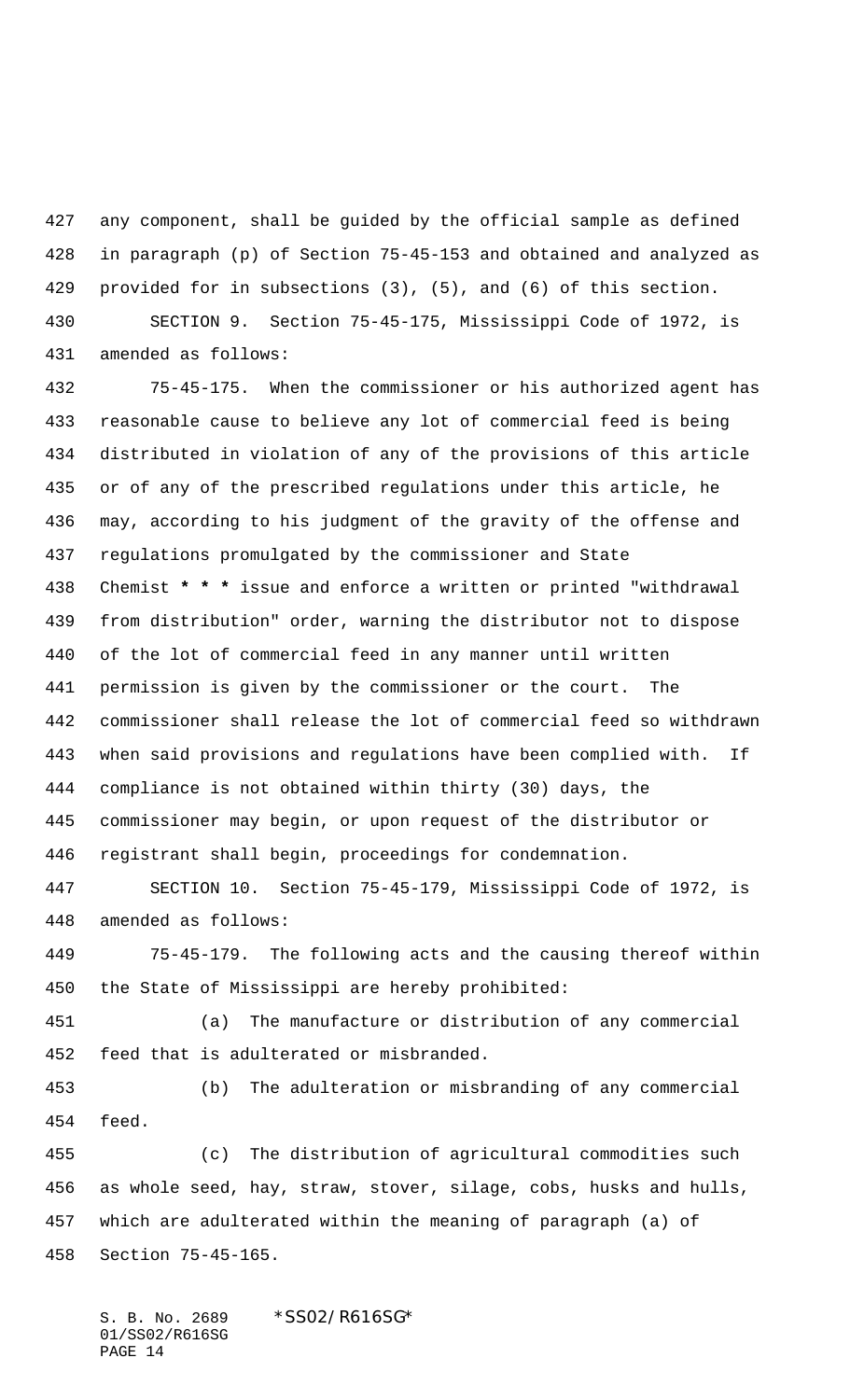(d) The removal or disposal of a commercial feed in violation of an order under Section 75-45-175 or 75-45-177. (e) The failure or refusal to register in accordance with Section 75-45-159.

(f) The violation of Section 75-45-191.

 (g) Failure to pay inspection fees and file reports as required by Sections 75-45-167 and 75-45-169.

 (h) Failure to pay penalties assessed under **\* \* \*** Section 75-45-181 or any rules or regulations issued thereunder. SECTION 11. Section 75-45-181, Mississippi Code of 1972, is amended as follows:

 75-45-181. Any person violating any of the provisions of this article or the rules and regulations made by the commissioner and State Chemist pursuant thereto is guilty of a misdemeanor and, upon conviction, shall be punished by a fine not to exceed Five Hundred Dollars (\$500.00) or by imprisonment in the county jail for a term not to exceed six (6) months, or both.

 SECTION 12. The following section shall be codified as Section 75-45-182, Mississippi Code of 1972:

S. B. No. 2689 \* SS02/R616SG\* 01/SS02/R616SG 75-45-182. (1) When a complaint is made against a person for violating any of the provisions of this article, or any of the rules and regulations promulgated hereunder, the Director of the Commercial Feed Division within the Mississippi Department of Agriculture and Commerce, or his designee, shall act as the reviewing officer. The complaint shall be in writing and shall be filed in the office of the Mississippi Department of Agriculture and Commerce ("department"). The reviewing officer shall deliver to the accused a copy of the complaint along with any supporting documents and a request for the accused to respond to the charges within thirty (30) days after service of the complaint upon the accused. Notification to the accused may be accomplished by certified mail or by an of the methods provided in Rule 4 of the Mississippi Rules of Civil Procedure. The accused shall respond

PAGE 15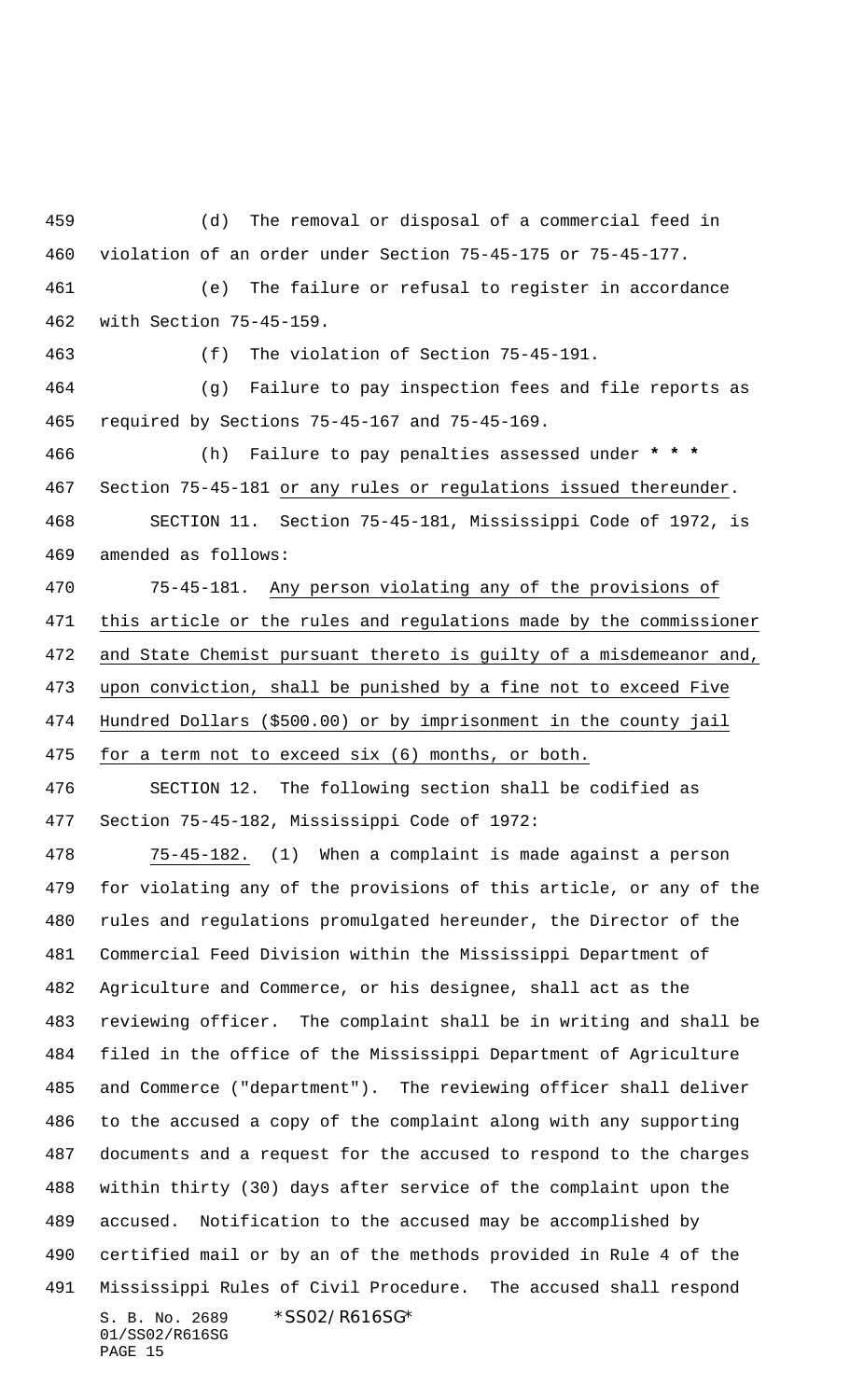in the form of a written answer along with all supporting documents. Upon expiration of the thirty-day period, the reviewing officer shall examine all pleadings and documents filed in the case for the purpose of determining the merit of the complaint, or the lack thereof. No evidentiary hearing shall be held at this stage.

 If the reviewing officer determines that the complaint lacks merit, he may dismiss same. If he finds that there is substantial evidence showing that a violation of this article or the rules and regulations promulgated hereunder has occurred, the reviewing officer may impose any or all of the following penalties upon the accused: (a) levy a civil penalty in an amount of no more than One Thousand Dollars (\$1,000.00) for each violation; (b) revoke or suspend any permit, license or registration issued to the accused under the terms of this article and accompanying regulations; (c) issue a stop sale order; (d) issue a "withdrawal from distribution" order; (e) require the accused to relabel any product offered for sale which is not labeled in accordance with the provisions of this article; or (f) seize any product that is not in compliance with this article and destroy, sell or otherwise dispose of the product and apply the proceeds of any such sale to the costs herein and any civil penalties levied hereunder, with the balance to be paid according to the law. If any costs or penalties assessed hereunder have not been paid, they may be collected through a court system. A copy of the reviewing officer's decision shall be sent to the accused by certified mail. Either the accused or the department may appeal the decision of the reviewing officer to the commissioner by filing a notice of appeal with the department within thirty (30) days of receipt of the reviewing officer's decision. If no appeal is taken from the order of the reviewing officer within the allotted time, the order shall then become final.

S. B. No. 2689 \* SS02/R616SG\* 01/SS02/R616SG PAGE 16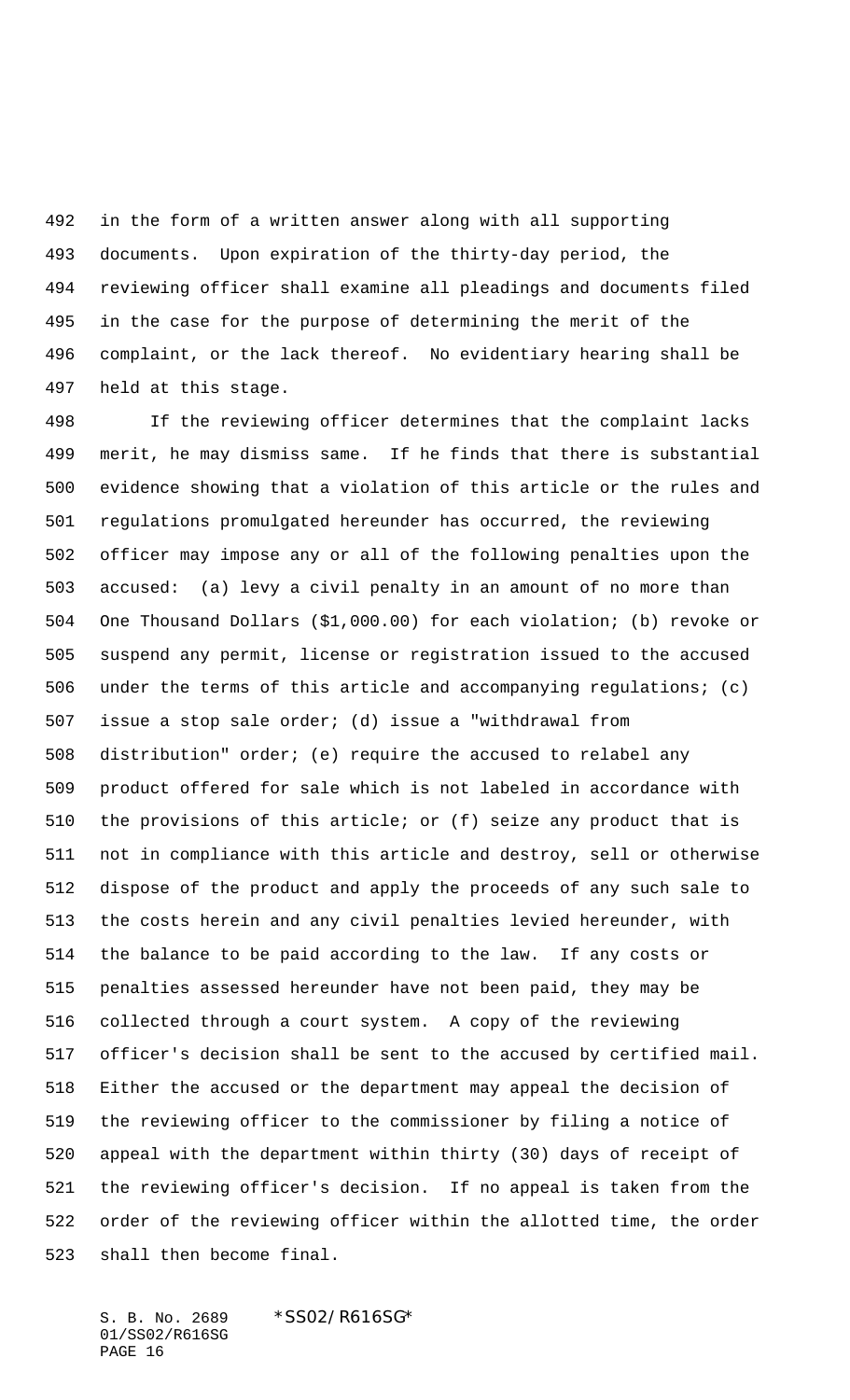(2) In the event of an appeal, the commissioner, or his designee, shall conduct a hearing relative to the charges. At the hearing before the commissioner, or his designee, the matter shall be heard de novo; the department shall have subpoena power, the witnesses shall be placed under oath and shall be subject to direct and cross examination and the testimony shall be recorded. Compliance with such subpoenas may be enforced by any court of general jurisdiction in this state. The commissioner, or his designee, shall receive and hear all the evidence and arguments offered by both parties and shall afford the accused a full opportunity to present all his defenses.

 Within a reasonable time after the hearing, the commissioner, or his designee, shall render an opinion, which either affirms, reverses or amends the order of the reviewing officer in whole or in part, and the order shall be final. A copy of the commissioner's order shall be sent to the accused by certified mail.

 (3) Either the accused or the department may appeal the decision of the commissioner or his designee to the circuit court of the county of the residence of the accused, or if the accused is a nonresident of the State of Mississippi, to the Circuit Court of the First Judicial District of Hinds County, Mississippi. The appellant shall have the obligation of having the record transcribed and filing same with the circuit court. The appeal shall otherwise be governed by all applicable laws and rules affecting appeals to the circuit court. If no appeal is perfected within the required time, the decision of the commissioner, or his designee, shall then become final.

 (4) The decision of the circuit court may then be appealed by either party to the Mississippi Supreme Court in accordance with the existing law and rules affecting such appeals.

S. B. No. 2689 \* SS02/R616SG\* 01/SS02/R616SG PAGE 17 (5) When any violation of this article or the rules and regulations promulgated hereunder occurs or is about to occur that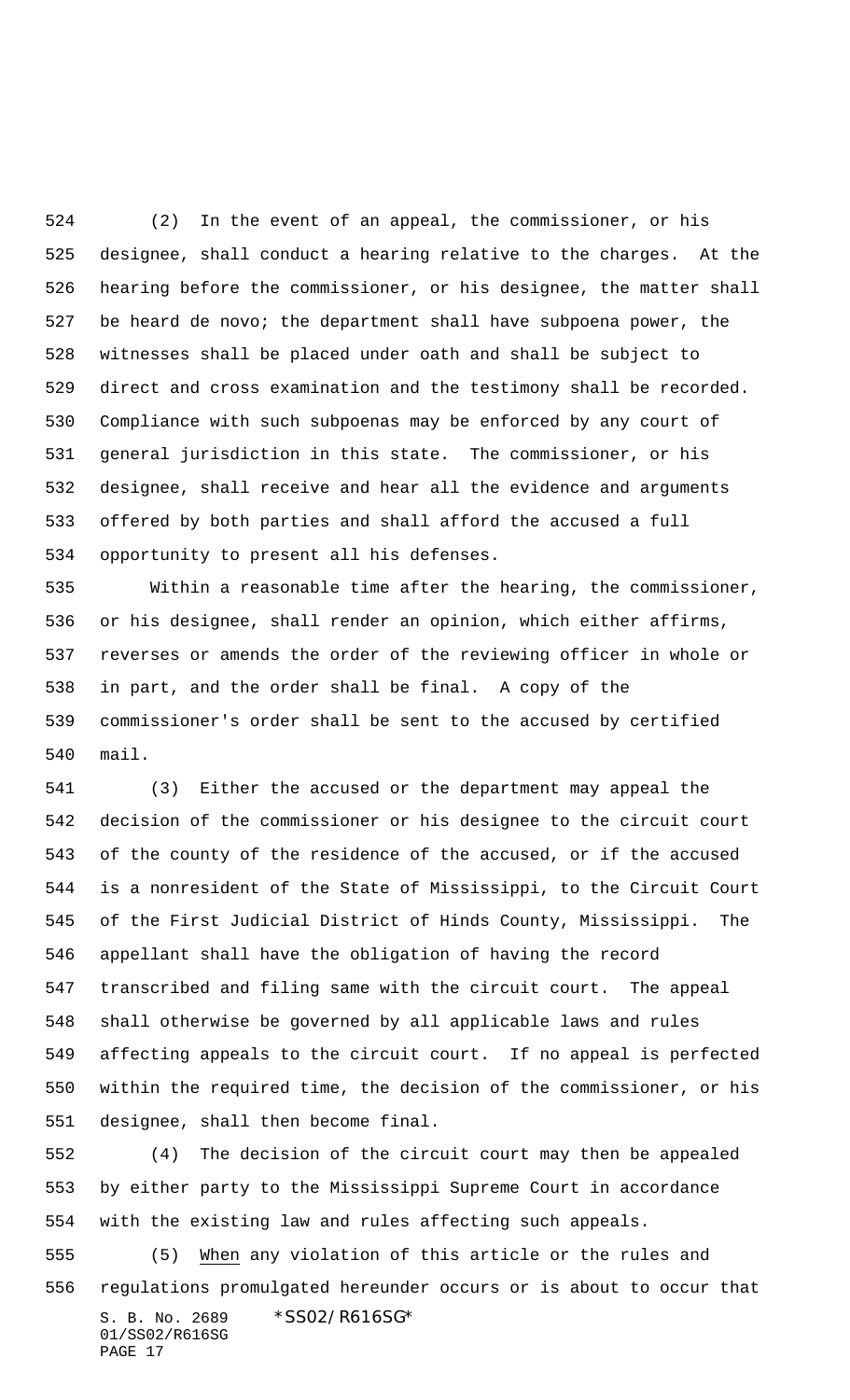S. B. No. 2689 \*SS02/R616SG\* 01/SS02/R616SG PAGE 18 presents a clear and present danger to the public health, safety or welfare requiring immediate action, the commissioner or any of the department's field inspectors may issue an order to be effective immediately before notice and a hearing that imposes any or all of the following penalties upon the accused: (a) a stop sale order; (b) a "withdrawal from distribution" order; (c) a requirement that the accused relabel a product that he is offering for sale which is not labeled in accordance with this article; or (d) the seizure of any product that is not in compliance with this article and the destruction, sale or disposal of the product and the application of the proceeds of such sale to the costs and civil penalties herein, with the balance to be paid according to law. The order shall be served upon the accused in the same manner that the summons and complaint may be served upon him. The accused shall then have thirty (30) days after service of the order upon him within which to request an informal administrative review before the reviewing officer. If the accused makes such a request within the required time, the reviewing officer shall provide an informal administrative review to the accused within ten (10) days after such request is made. If the accused does not request an informal administrative review within such time, then he will be deemed to have waived his right to same. At the informal administrative review, subpoena power shall not be available, witnesses shall not be sworn nor be subject to cross-examination and there shall be no court reporter or record made of the proceedings. Each party may present its case in the form of documents, oral statements or any other method. The rules of evidence shall not apply. The reviewing officer's decision shall be in writing, and it shall be sent to the accused by certified mail. If either party is aggrieved by the order of the reviewing officer, he may appeal to the commissioner for a full evidentiary hearing in accordance with the procedures described in subsection (2) of this section, except that there shall be no